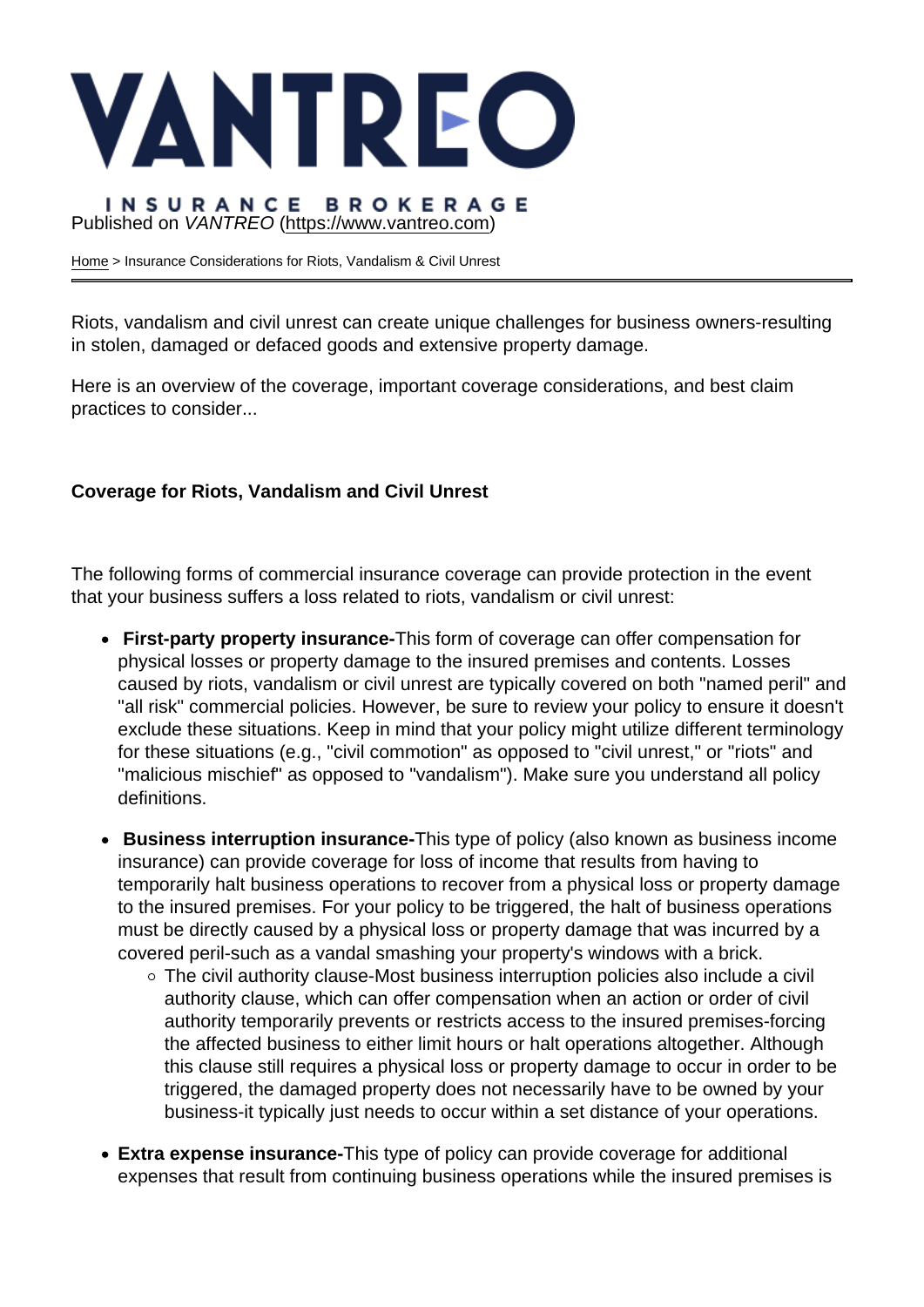being repaired or replaced due to a physical loss or property damage that was incurred by a covered peril. This might include costs such as the added expense of shipping necessary business supplies overnight rather than at the standard delivery rate in order to resume operations as soon as possible.

## **Ways to Maximize Coverage**

Key ways to help make sure your business collects what is needed from an insurance claim.

- **Insure to proper value -** When we insure an inadequate building, contents or business income limit to keep the premium down, we risk not having enough insurance to cover our loss.
- **Review limits of insurance annually -** If we let our insurance policies automatically renew without an update or review we risk being massively under insured when a large loss occurs.
- **Include "building ordinance or law" coverage -** Standard insurance contracts exclude coverage for loss caused by the enforcement of building codes regulating the construction and repair of damaged buildings. Older structures that are damaged may need upgraded electrical, heating, ventilating, air conditioning (HVAC), roofing materials, fences and plumbing units based on city codes.
- **Schedule all locations -** Too often coverage is missing because a location is either not included or listed incorrectly.
- **Inventory of others -** It's important to make sure property owned by others is properly insured.

## **Best Practices When Making a Claim**

If riots, vandalism or civil unrest take place within your community and result in losses for your business, consider these best practices when making a claim:

- **Report it immediately -** Be sure to report the incident right away to the local authorities and consult your broker for immediate claims assistance.
- **Prevent additional losses** When the loss occurs, try to do everything you can to mitigate the risk of further damages (e.g., boarding up your property's windows and doors). However, only take these precautions if it is safe to do so. Avoid any mitigation measures that could put you or your employees at risk of injury or fatality.
- **Beware of waiting periods** Make sure you consider any waiting periods or other deductibles that might apply when making a claim. For example, many business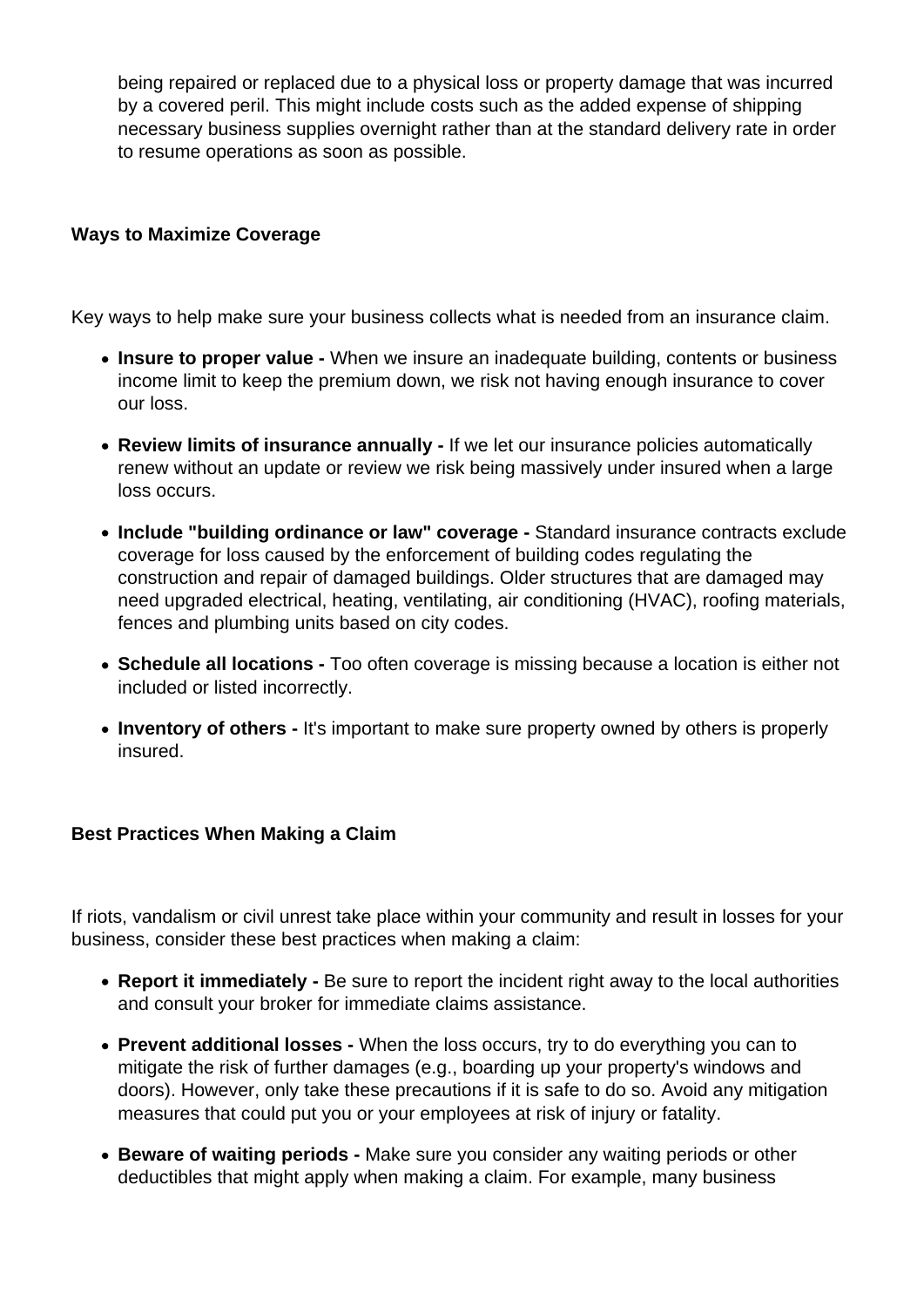interruption policies are subject to a 72-hour waiting period-meaning that you won't be covered for any loss of income that occurs for the first three days following the incident.

Document all expenses and damages - To ensure the best possible compensation for your loss, be sure to document the full extent of the damages that your business incurred by taking plenty of pictures as evidence. Further, make sure you keep track of all expenses related to the loss by saving receipts and bank statements.

VANTREO is here to help. Taking care of our communities, our clients, and our team members is a fundamental part of who we are. If you would like more information on Riot, Vandalism & Civil Unrest Insurance, or need our assistance in any way, just let us know. Call us or [Reply here](mailto:executiveservices@vantreo.com?subject=Essential Mention:  Insurance Considerations for Riots, Vandalism & Civil Unrest) [1]...and please stay safe!

800-967-6543

div#block-block-4 .column { font-size: 11px; margin: 0; }

## CORPORATE MAILING

1901 W Corporate Way Ste 1 Anaheim, CA 92801 [info@vantreo.com](mailto:info@vantreo.com) [\(800\) 967-6543](tel:1-800-967-6543) Fax (707) 546-2915

**CHICO** 

VANTREO 2068 Talbert Dr Ste 100 Chico, CA 95928 [\(530\) 895-1555](tel:530-895-1555)

## EUREKA

Craig Hansen Insurance Service 2103 Third Street Eureka, CA 95501 [\(707\) 445-9691](tel:707-445-9691)

# SACRAMENTO

Benefits Done Right 601 University Ave Ste 250